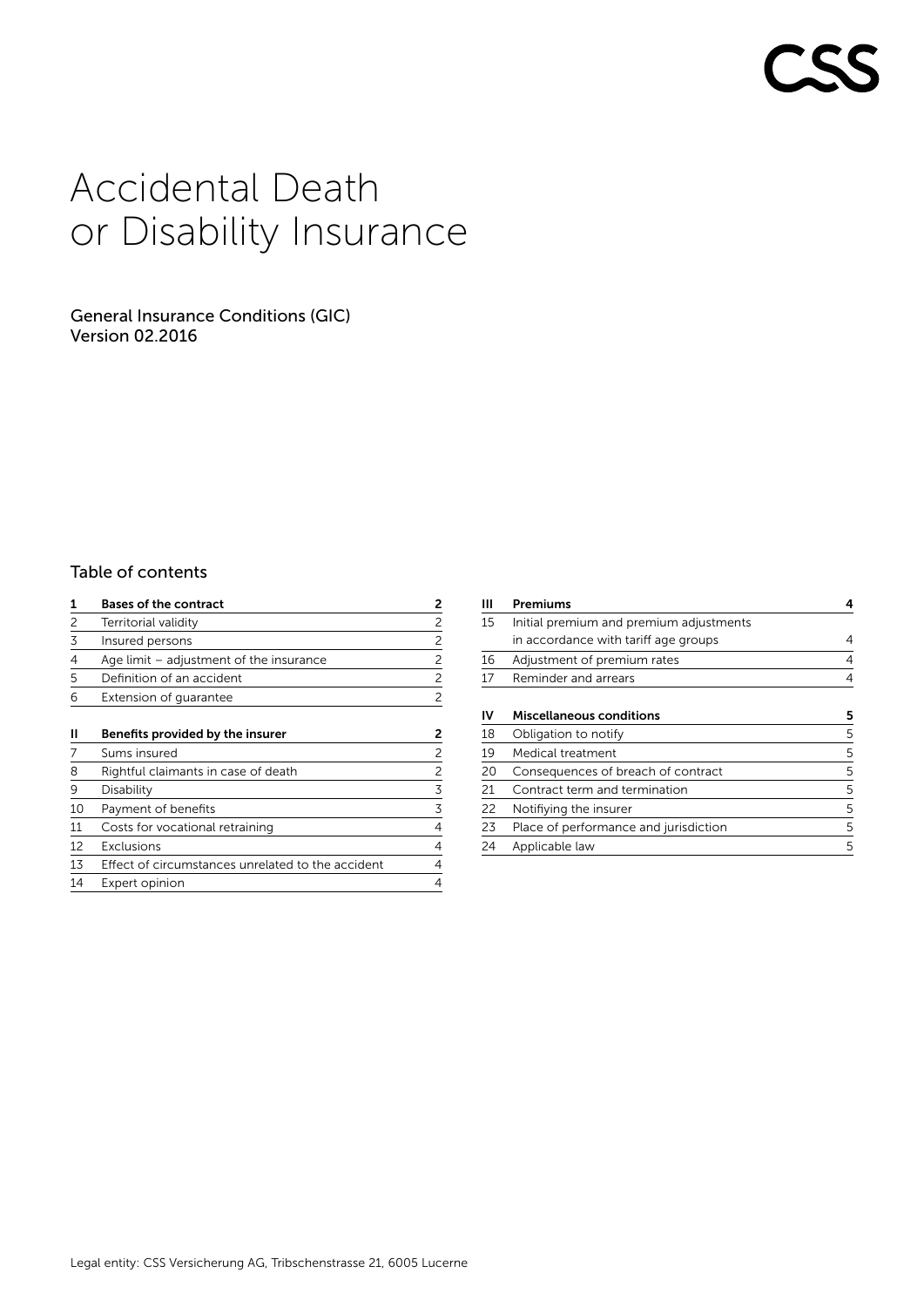# I Definitions and contents

# 1 Bases of the contract

The bases of this contract are: the insurance contract – consisting of the insurance application, the policy, these General Insurance Conditions (AVB) and the provisions of the Federal Insurance Contract Act (VVG) – between CSS Versicherung AG, Tribschenstrasse 21, 6005 Lucerne (hereinafter referred to as "the insurer") and the insured person.

# 2 Territorial validity

The insurance cover applies worldwide to occupational and non-occupational accidents, however outside Europe cover applies only during journeys and stays of no more than three years. As long as the insurer grants the insured person cover for the International Health Plan (IHP), the insurance is valid worldwide for an unlimited duration.

# 3 Insured persons

Accidental Death or Disability Insurance (ADI) may be taken out by persons who are resident in Switzerland. Persons with insurance cover under the International Health Plan (IHP) may also take out Accidental Death or Disability Insurance (ADI).

# 4 Age limit – adjustment of the insurance

Persons will be admitted to the insurance up to the end of the calendar year in which they attain age 65.

After attaining age 70, the following maximum sums insured apply:

In case of death CHF 20,000 In case of disability CHF 40,000, progression option A 225 % in accordance with paragraph 9

Once the insured person attains age 70, the sums insured will be reduced correspondingly from the following calendar year onwards.

If the insured person does not consent to the reduction in benefits, the contract ends for the insured person concerned at the end of the calendar year in which the insured person attains age 70.

# 5 Definition of an accident

An accident is defined as the sudden, unintentional and harmful effect of an unusual external factor on the human body that results in an impairment of physical, mental or psychological health, or that leads to death. The insurer is liable for damage to health only to the extent that a sufficient natural causal relationship exists between such damage and the insured event. In accordance with the provisions of social insurance law, and legal practice in this field, this sufficient causal relationship must be examined. CSS provides insurance cover for accidents which happen and which are duly reported while the contract is in effect. The following impairments of health are classified as accidents even if they are not due to any unusual external factor, provided they are not clearly attributable to an illness or degenerative condition:

- a) broken bones;
- b) dislocated joints;
- c) torn meniscus;
- d) torn muscles;
- e) strained muscles;
- f) ruptured tendons;
- g) injured ligaments;
- h) eardrum damage;
- i) frostbite;
- j) heatstroke;
- k) sunstroke and impairment of health due to ultra-violet rays, with the exception of sunburn;
- l) broken teeth.

# The following are not deemed to be accidents:

Illnesses of all kinds, in particular infectious illnesses, the effects of radiation of all kinds, damage/injury caused by therapies not made necessary by an insured accident.

# Aviation accidents:

The insurance extends to cover accidents involving the insured person as a passenger, pilot, member of crew, or as a flying instructor or pupil in all types of aircraft, including delta-wing gliders, skydiving aircraft and paragliders, provided such are officially permitted to fly.

Accidents that occur because of deliberate violations of official regulations and where official certificates and permits are not available are excluded from the insurance. The liability of the insurer for all insured persons that are in the same aircraft is limited to CHF 2 million in case of death and to CHF 4 million in case of disability.

# 6 Extension of guarantee

The insurer waives the right to invoke the legal provisions concerning breaches of the obligation to notify, provided this was not done with intent to deceive and if at least five years have elapsed since the contract was taken out or amended.

# II Benefits provided by the insurer

# 7 Sums insured

- 7.1 The sums insured are indicated in the insurance policy.
- 7.2 The payment for insured children that are not yet two years and six months old is limited to CHF 2,500 in case of death.
- 7.3 The payment for insured children that have not yet attained age 12 is limited to CHF 20,000 in case of death.
- 7.4 If a disability lump sum is a payable for an accident, any entitlement to an agreed death lump sum for the same accident lapses.

# 8 Rightful claimants in case of death

If it is established within five years that the insured person died because of the consequences of an accident, the insurer pays the agreed death lump sum to the beneficiaries in the following order:

- a) Spouse/registered partner
- b) in the absence of which, the children
- c) in the absence of which, the other statutory heirs, excluding the community

The insured person can designate other beneficiaries at any time by giving notice in writing.

In the absence of survivors with a rightful claim the insurer only reimburses the funeral costs, however, at most 10 % of the agreed death lump sum.

If the insured person and his spouse/registered partner who is not insured with the insurer die as a consequence of the same event, the agreed sum insured in case of death will be doubled. If both spouses/registered partners are affected by the event and if both are insured with the insurer, benefits will be paid individually per insured person according to the insurance policy.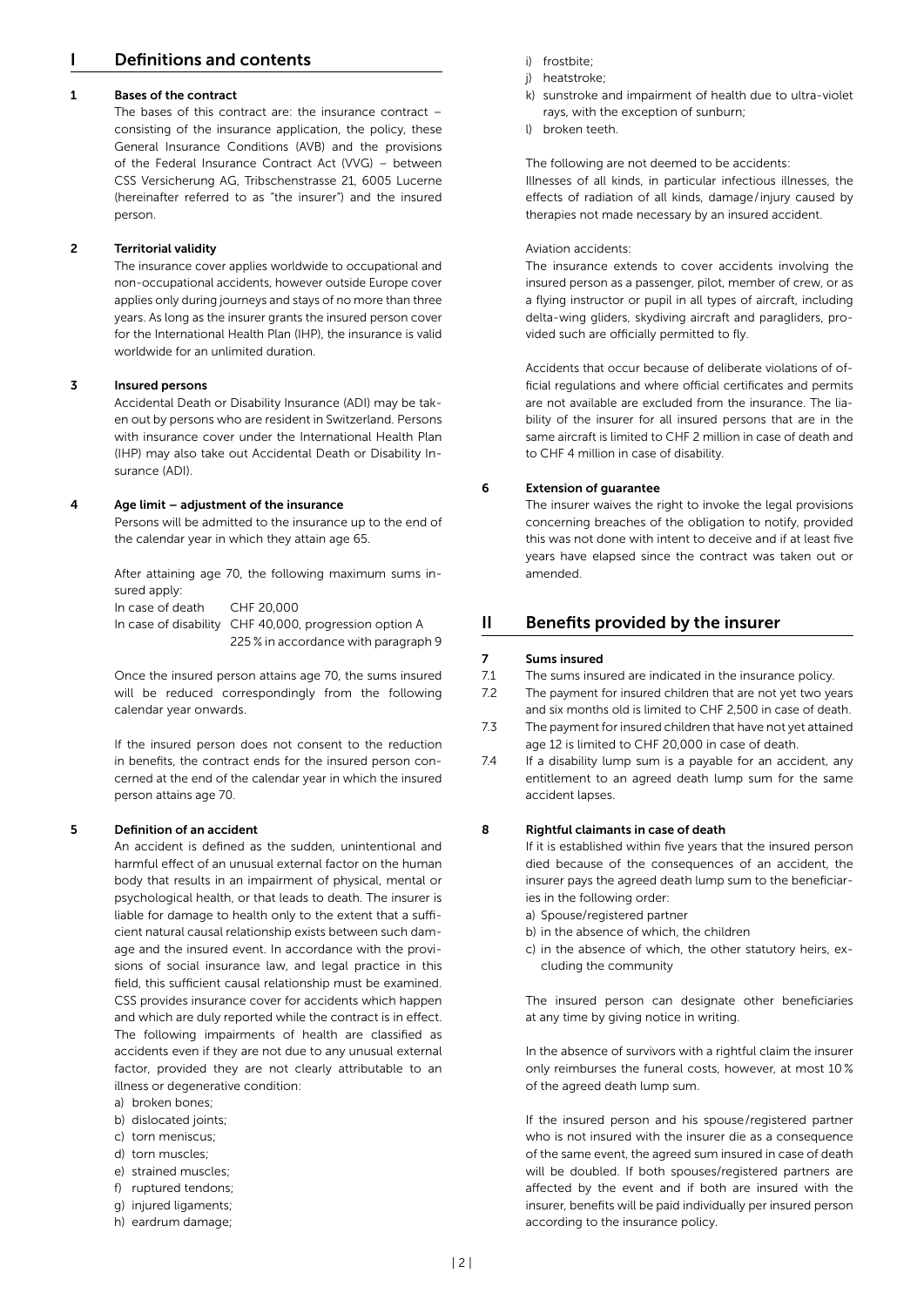# 9 Disability

If an accident results in a disability which, from the theoretical medical perspective, is likely to be permanent, the insured person is entitled a lump sum on the basis of

- the agreed sum insured,
- the degree of disability and
- the progression option (A or B) stipulated in the contract.

In the case of complete loss or complete loss of use of a body part, an organ or a sense, the degree of disability is determined according to the following table:

| Complete paralysis or incurable mental infirmity                                     |      |
|--------------------------------------------------------------------------------------|------|
| that precludes any participation in gainful                                          |      |
| employment, complete loss of sight                                                   | 100% |
| Both arms or hands, both legs or feet                                                | 100% |
| An arm at the elbow or above                                                         | 70%  |
| A lower arm or a hand                                                                | 60%  |
| A leg at the knee or above                                                           | 60%  |
| Lower part of the leg                                                                | 50%  |
| A thumb                                                                              | 25%  |
| An index finger                                                                      | 15%  |
| Another finger                                                                       | 10%  |
| A foot                                                                               | 40%  |
| A large toe                                                                          | 10%  |
| Another toe                                                                          | 3%   |
| Sense of smell or taste                                                              | 15%  |
| An eye                                                                               | 30%  |
| An eye (if sight in the other eye had already been<br>completely lost)               | 70%  |
| Hearing in both ears                                                                 | 60%  |
| Hearing in one ear                                                                   | 15%  |
| Hearing in one ear (if hearing in the other ear had<br>already been completely lost) | 45%  |
| Total loss of the power of speech                                                    | 60%  |
| A kidney                                                                             | 20%  |
| The spleen                                                                           | 10%  |

In case of partial loss or partial loss of use of a body part, an organ or a sense, the disability percentage will be reduced proportionately.

If a body part and/or an organ that was already maimed or damaged is affected by injuries incurred in an accident, the benefits will be reduced proportionately.

If several body parts are affected as a result of an accident, the percentages will be added together. In no case will the degree of disability exceed 100 %.

In cases other than those mentioned above, the degree of disability is determined on the basis of medical findings. The amount is based on the medically determined degree of disability.

When establishing the degree of disability, the insurer may base its decision on the findings of social insurance institutions.

For that part of the degree of disability that does not exceed 25  %, the insurer pays the corresponding percentage share of the agreed disability lump sum.

If the degree of disability exceeds 25 %, the indemnity is calculated on the basis of the following table, depending on the insurance option that has been contracted for:

| Degree of<br>disability | <b>Benefits</b> |            | Degree of<br>disability | <b>Benefits</b> |     |
|-------------------------|-----------------|------------|-------------------------|-----------------|-----|
| ℅                       | A %             | <b>B</b> % | ℅                       | A %             | B % |
| 26                      | 27              | 28         | 64                      | 117             | 170 |
| 27                      | 29              | 31         | 65                      | 120             | 175 |
| 28                      | 31              | 34         | 66                      | 123             | 180 |
| 29                      | 33              | 37         | 67                      | 126             | 185 |
| 30                      | 35              | 40         | 68                      | 129             | 190 |
| 31                      | 37              | 43         | 69                      | 132             | 195 |
| 32                      | 39              | 46         | 70                      | 135             | 200 |
| 33                      | 41              | 49         | 71                      | 138             | 205 |
| 34                      | 43              | 52         | 72                      | 141             | 210 |
| 35                      | 45              | 55         | 73                      | 144             | 215 |
| 36                      | 47              | 58         | 74                      | 147             | 220 |
| 37                      | 49              | 61         | 75                      | 150             | 225 |
| 38                      | 51              | 64         | 76                      | 153             | 230 |
| 39                      | 53              | 67         | 77                      | 156             | 235 |
| 40                      | 55              | 70         | 78                      | 159             | 240 |
| 41                      | 57              | 73         | 79                      | 162             | 245 |
| 42                      | 59              | 76         | 80                      | 165             | 250 |
| 43                      | 61              | 79         | 81                      | 168             | 255 |
| 44                      | 63              | 82         | 82                      | 171             | 260 |
| 45                      | 65              | 85         | 83                      | 174             | 265 |
| 46                      | 67              | 88         | 84                      | 177             | 270 |
| 47                      | 69              | 91         | 85                      | 180             | 275 |
| 48                      | 71              | 94         | 86                      | 183             | 280 |
| 49                      | 73              | 97         | 87                      | 186             | 285 |
| 50                      | 75              | 100        | 88                      | 189             | 290 |
| 51                      | 78              | 105        | 89                      | 192             | 295 |
| 52                      | 81              | 110        | 90                      | 195             | 300 |
| 53                      | 84              | 115        | 91                      | 198             | 305 |
| 54                      | 87              | 120        | 92                      | 201             | 310 |
| 55                      | 90              | 125        | 93                      | 204             | 315 |
| 56                      | 93              | 130        | 94                      | 207             | 320 |
| 57                      | 96              | 135        | 95                      | 210             | 325 |
| 58                      | 99              | 140        | 96                      | 213             | 330 |
| 59                      | 102             | 145        | 97                      | 216             | 335 |
| 60                      | 105             | 150        | 98                      | 219             | 340 |
| 61                      | 108             | 155        | 99                      | 222             | 345 |
| 62                      | 111             | 160        | 100                     | 225             | 350 |
| 63                      | 114             | 165        |                         |                 |     |

Unless indicated otherwise on the insurance policy, the indemnity will be paid according to progression option A.

# 10 Payment of benefits

The indemnity for disability is paid out as soon as a disability deemed permanent from the theoretical medical perspective is determinable and has been diagnosed. Only the insured person is entitled to the disability lump sum; the entitlement may not be passed on by inheritance.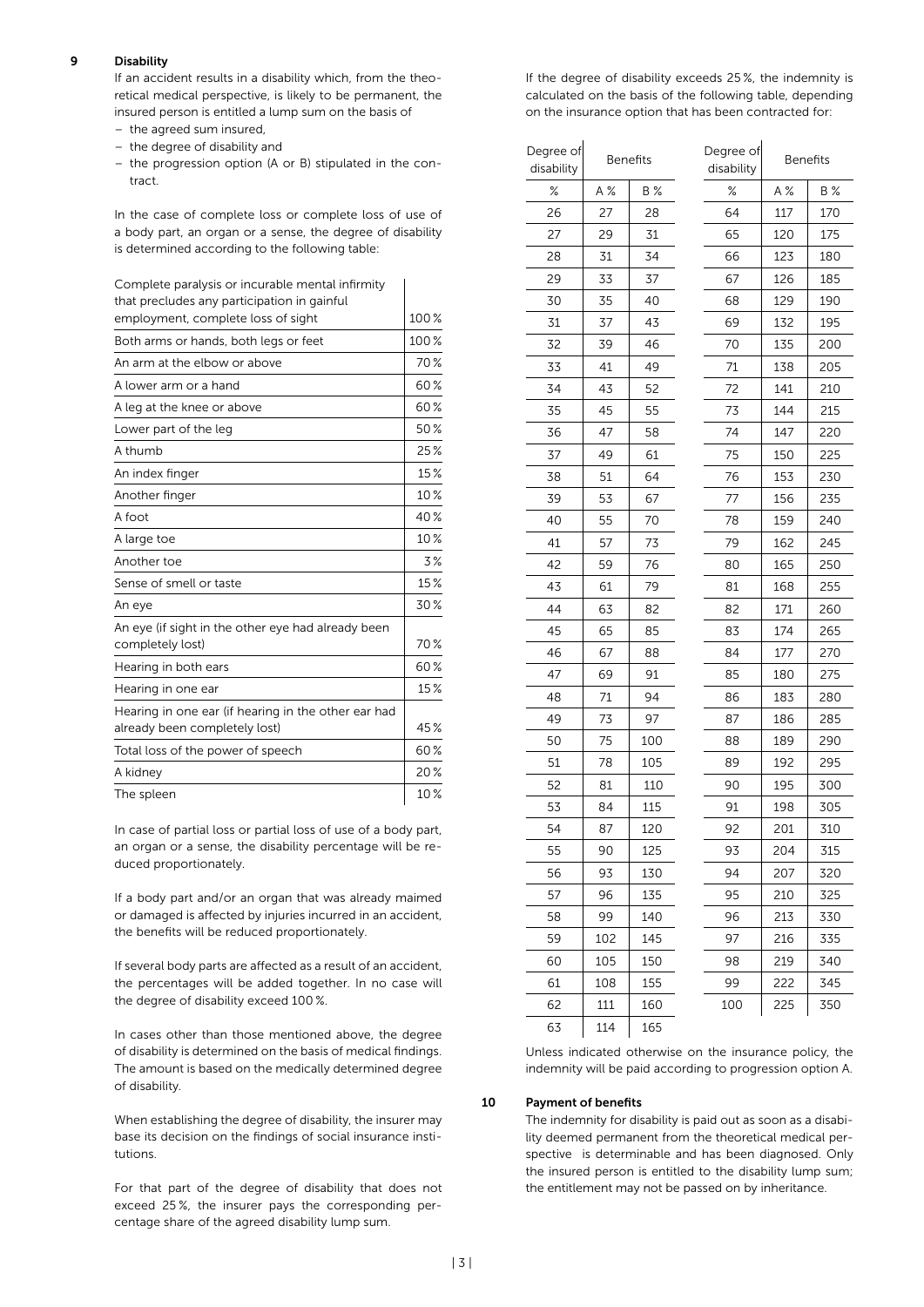# 11 Costs for vocational retraining

If vocational retraining is necessary because of an accident for which the insurer has paid a lump sum, the insurer will, on a subsidiary basis, cover adequate costs for such training, however at the most up to a maximum amount of 10 % of the agreed disability lump sum (without taking progression into consideration).

# 12 Exclusions

- The following are excluded from the insurance:
- a) accidents as a consequence of war or acts of war unless the accident occurs within 14 days of the initial outbreak of such events in the country in which the insured person is staying and where the insured person is taken by surprise by the outbreak of such acts of war;
- b) accidents as a consequence of earthquakes in Switzerland and the Principality of Liechtenstein;
- c) accidents in connection with service in a foreign army;
- d) impairments of health caused by the effects of ionising radiation. Exceptions: impairments of health resulting from medically prescribed radiotherapy subsequent to an insured event;
- e) accidents as a consequence of participation in acts of war, commotions, strikes, acts of terror or as a result of committing crimes or offences;
- f) accidents caused by participation in brawls and fights unless, while otherwise uninvolved, the insured person is injured by the protagonists or while coming to the assistance of a defenceless person;
- g) accidents suffered by drivers of motor vehicles or cyclists who are in charge of a vehicle while they have a blood-alcohol content of 1.8 weight-volume per mille or more;
- h) abuse of medication, drugs or alcohol;
- i) accidents that occur while racing motor vehicles of all kinds and training for such;
- j) accidents as a consequence of hazardous activities: hazardous activities are actions through which the insured person is exposed to exceptional danger without taking, or being unable to take, measures to reduce the risk to a reasonable level. Rescue operations on behalf of other people are nevertheless insured even when considered to be hazardous activities;
- k) accidents as a consequence of the transmutation of atomic nuclei;
- l) accidents as a consequence of mental conditions suffered by the insured person;
- m) the consequences of self-inflicted injury as well as suicide and self-mutilation and attempts to commit the same, including times when the insured person is incapable of judgement;
- n) accidents suffered as a consequence of the insured person wilfully committing crimes and offences.

# 13 Effect of circumstances unrelated to the accident

If the impairments of health can only be partly ascribed to the insured accident, the benefits paid by the insurer will be reduced to take account of the influence of external factors as established in a medical opinion.

# 14 Expert opinion

If the parties are unable to come to an agreement about the consequences of an accident, an expert opinion will be commissioned. CSS will provide a choice of two such experts for the insured person, who must decide on one of these two experts. The costs of this expert opinion are borne equally by each of the parties. The conclusions arrived at in the expert opinion with regard to the natural causal relationship are binding unless it can be shown that

they obviously deviate substantially from the actual facts of the case. A further examination must be conducted of sufficient causal relationship, as determined by the provisions of social insurance law, and legal practice in social insurance.

# III Premiums

# 15 Initial premium and premium adjustments in accordance with tariff age groups

- 15.1 The initial premium is shown on the policy.
- 15.2 On reaching the maximum age for a tariff age group, the insured person automatically enters the next higher tariff age group at the beginning of the following calendar year. The applicable premium rate is that for the tariff age group.

Tariff age groups:

| $0-18$ years of age    | 26 – n years of age |
|------------------------|---------------------|
| $19 - 25$ years of age |                     |

15.3 If the premium is adjusted because the insured person is assigned to a higher tariff age group, he is entitled to terminate the insurance by analogy with paragraphs 16.2 and 16.3.

# 16 Adjustment of premium rates

- 16.1 The insurer can adjust the premium rates.
- 16.2 The insurer gives notice of a change in premiums at the latest 30 days before the end of a calendar year.
- 16.3 If the insured person does not wish to pay the adjusted premium, the contract can be terminated at the end of the current calendar year by serving written notice. Notice of termination must be received by the insurer at the latest on the last working day of the calendar year.

# 17 Reminder and arrears

- 17.1 If the premium is not paid by the deadline indicated on the invoice, the insured person will be notified of the consequences of default in writing and will be requested to pay the outstanding premium within 14 days of the reminder being sent. If this reminder is ignored, the obligation to pay benefits will be suspended upon expiry of the payment deadline.
- 17.2 After the deadline for payment expires, the insured person must pay the statutory interest on arrears. Reminder costs are borne by the insured person.
- 17.3 If no legal action is taken to collect the overdue premium within two months of expiry of the reminder period, the insurer withdraws from the contract and waives payment of the outstanding premiums.
- 17.4 If the insurer takes legal action to collect the premium or accepts such premium retrospectively, the obligation to pay benefits will be reactivated from the date upon which the outstanding premium, including interest and costs, is paid. The insurer will have no obligation to pay benefits for insured events occurring during periods in which the obligation to pay benefits was suspended, even after the outstanding premium has been paid.
- 17.5 The insurer is entitled to offset premiums against any entitlement to benefits of the insured person. The insured person is not entitled to offset payments against claims on the insurer.